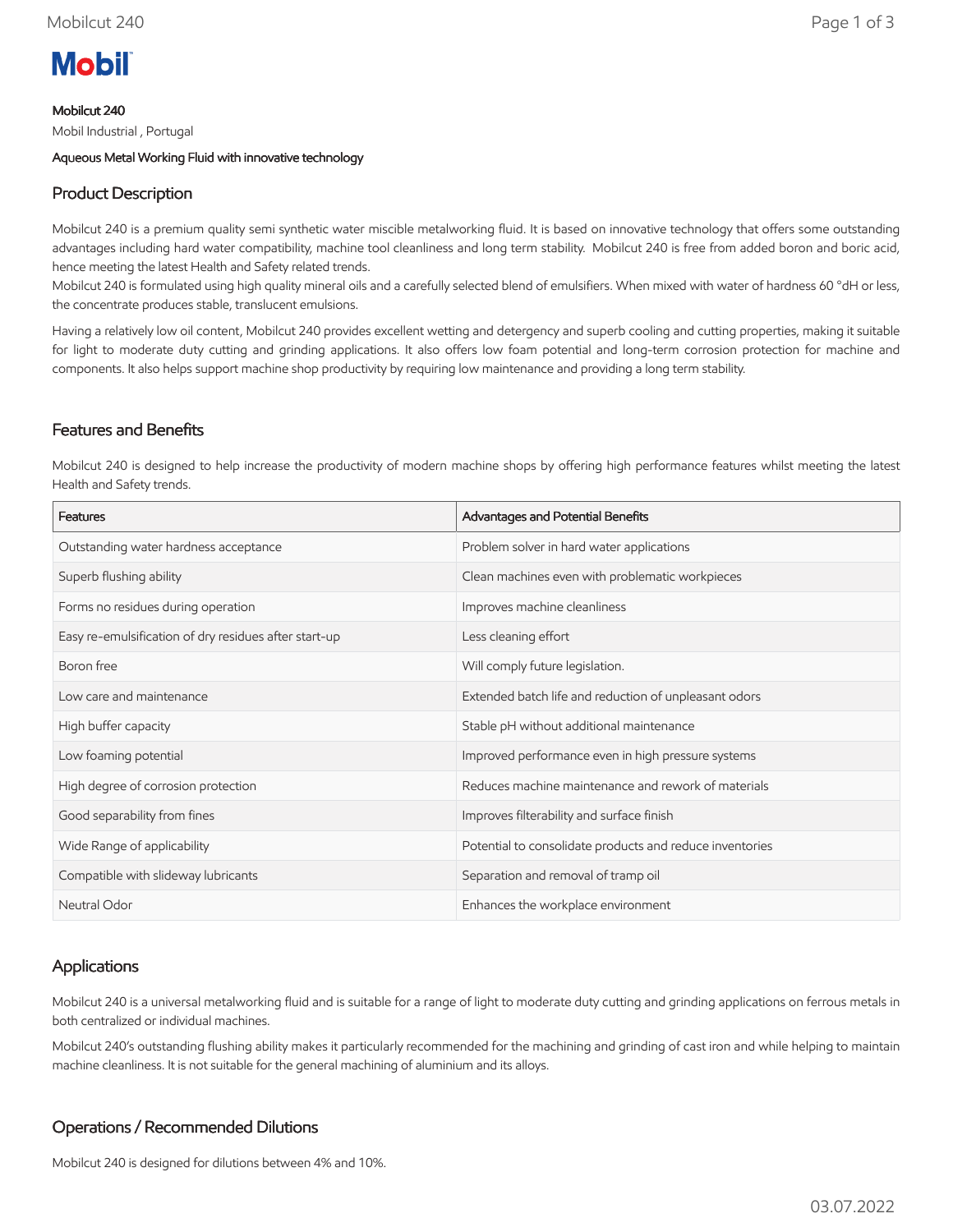#### Mobilcut 240 Page 2 of 3

The table below offers approximate dilutions for general applications.

|          | Cast Iron       | Carbon Steel     | <b>Alloy Steel</b> | <b>Yellow Metal</b> |
|----------|-----------------|------------------|--------------------|---------------------|
| Grinding | $4.0\% - 6.0\%$ | $5.0\% - 6.0\%$  | $5.0\% - 6.0\%$    | limited usage       |
| Milling  | $5,0% - 7,0%$   | $6.0\% - 8.0\%$  | $6.0\% - 8.0\%$    | limited usage       |
| Turning  | $5.0\% - 7.0\%$ | $6.0\% - 8.0\%$  | $6.0\% - 8.0\%$    | limited usage       |
| Drilling | $6.0\% - 8.0\%$ | $8.0\% - 10.0\%$ | $8.0\% - 10.0\%$   | limited usage       |

# Typical Properties

| Mobilcut 240                                             |                                                     |
|----------------------------------------------------------|-----------------------------------------------------|
| Appearance (Concentrate)                                 | Clear, orange Liquid                                |
| Appearance (Emulsion)                                    | Translucent                                         |
| Emulsion Type                                            | Semi-synthetic                                      |
| Mineral Oil Content (Concentrate)                        | 20%                                                 |
| Refractometer Correction Factor                          | 1.70 (Brix)                                         |
| pH @ 5% in DIN 20 Water (Emulsion)                       | 9.1                                                 |
| Density @ 15°C / 59°F (Concentrate)                      | 995 kg/m <sup>3</sup>                               |
| Kin. Viscosity @ 20°C / 68°F (Concentrate)               | 110 mm <sup>2</sup> /s approx.                      |
| Pour Point (Concentrate)                                 | $< -10$ °C                                          |
| Corrosion Protection: DIN 51360/I @ 4% DIN 51360/II @ 5% | $RO/S0$ – no corrosion<br>$0/1$ – no corrosion      |
| Hard Water Stability<br>@ 5% in 60° dH Water             | no oil, no creaming, minimal Calcium soap formation |
| Salt Water Stability<br>@ 5% plus 0.5% NaCl              | Stable, no creaming                                 |

### Health and Safety

#### Classified WGK 2 in Germany.

Stable when stored at 10 °C/50 °F to 25 °C/77 °F in unopened container for up to 12 months. Avoid frost where possible.

Based on available information, this product is not expected to produce adverse effects on health when used for the intended application and the recommendations provided in the Material Safety Data Sheet (MSDS) are followed. MSDS's are available upon request through your sales contract office, or via the Internet. This product should not be used for purposes other than its intended use. If disposing of used product, take care to protect the environment.

The Mobil logotype, the Pegasus design and Mobilcut are trademarks of ExxonMobil Corporation, or one of its subsidiaries.

#### 01-2020

ExxonMobil Lubricants and Specialties Europe division of ExxonMobil Petroleum & Chemical b.v.b.a.

Polderdijkweg

B-2030 Antwerpen, Belgium

#### [http://www.exxonmobil.com](http://www.exxonmobil.com/)

Typical Properties are typical of those obtained with normal production tolerance and do not constitute a specification. Variations that do not affect product performance are to be expected during normal manufacture and at different blending locations. The information contained herein is subject to change without notice. All products may not be available locally. For more information, contact your local ExxonMobil contact or visit [www.exxonmobil.com](http://www.exxonmobil.com/)